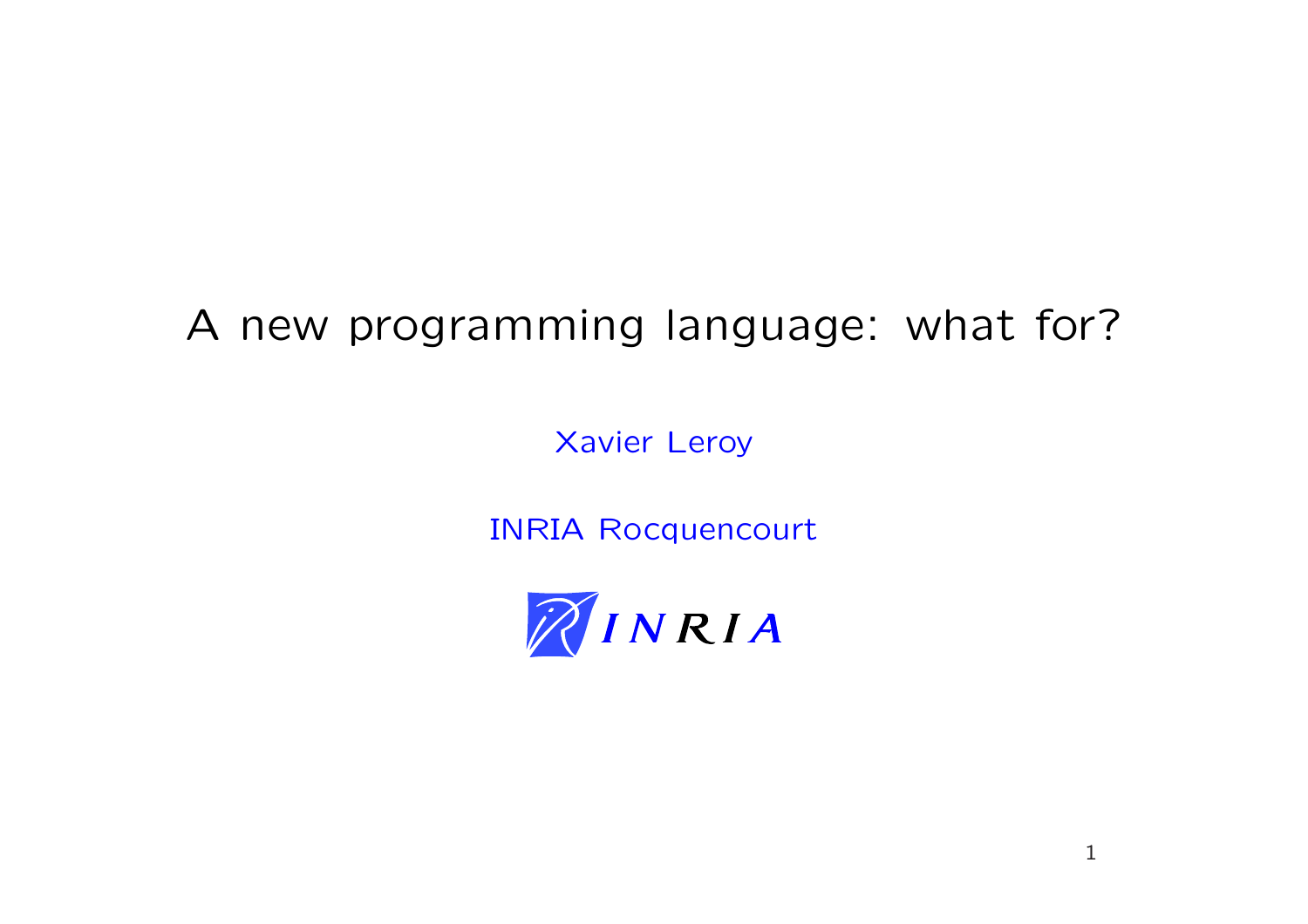I wasn't sure what this meeting is about: improving Web programming, or just talented P.L. people looking for what to do next?

Will look for problems and application areas where a new programming language could be warranted.

- Web programming (imposed).
- Programming with formal methods in mind.
- Programming with testing in mind.

Will not cover: our current work plans for Caml and its future.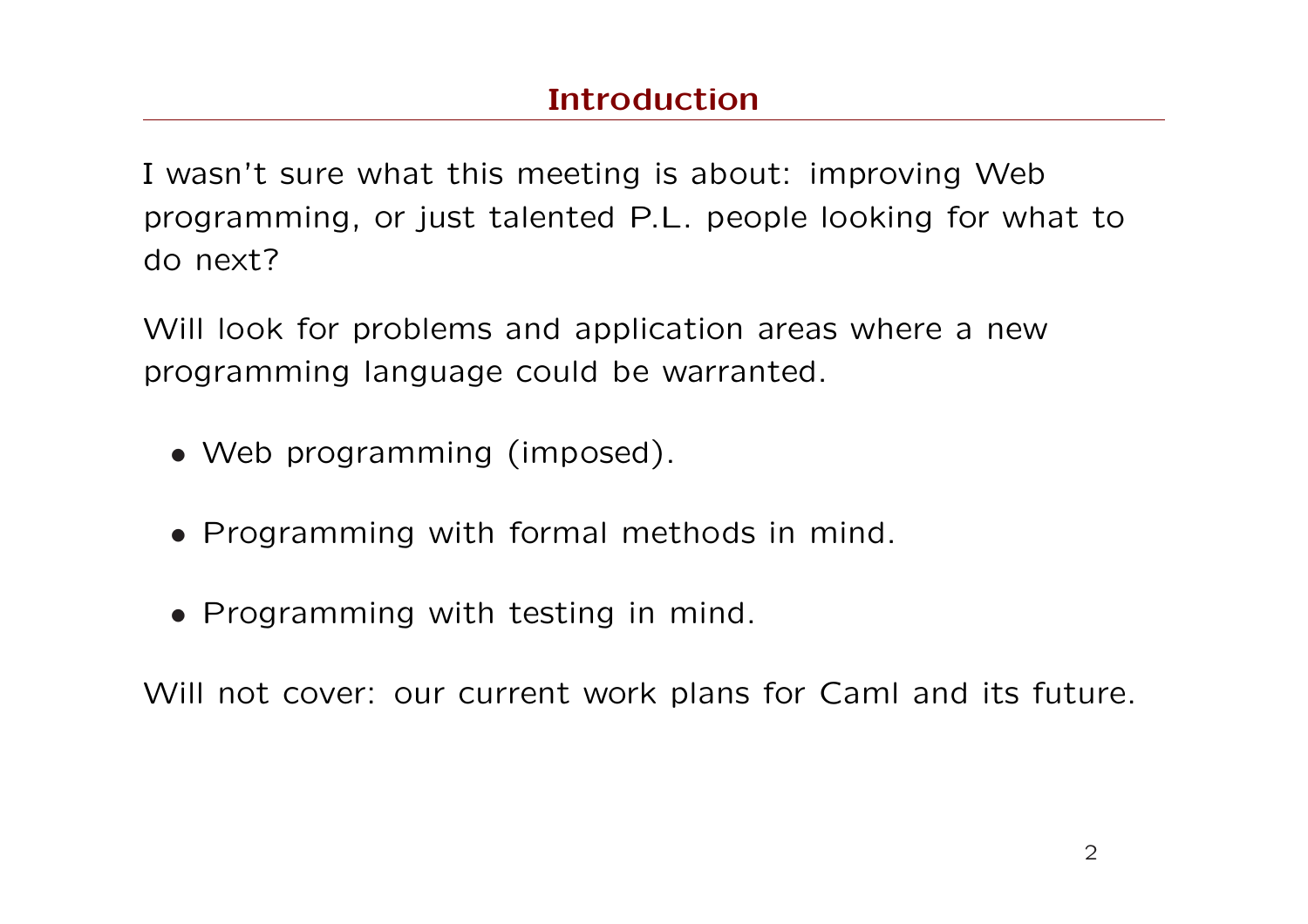Web programming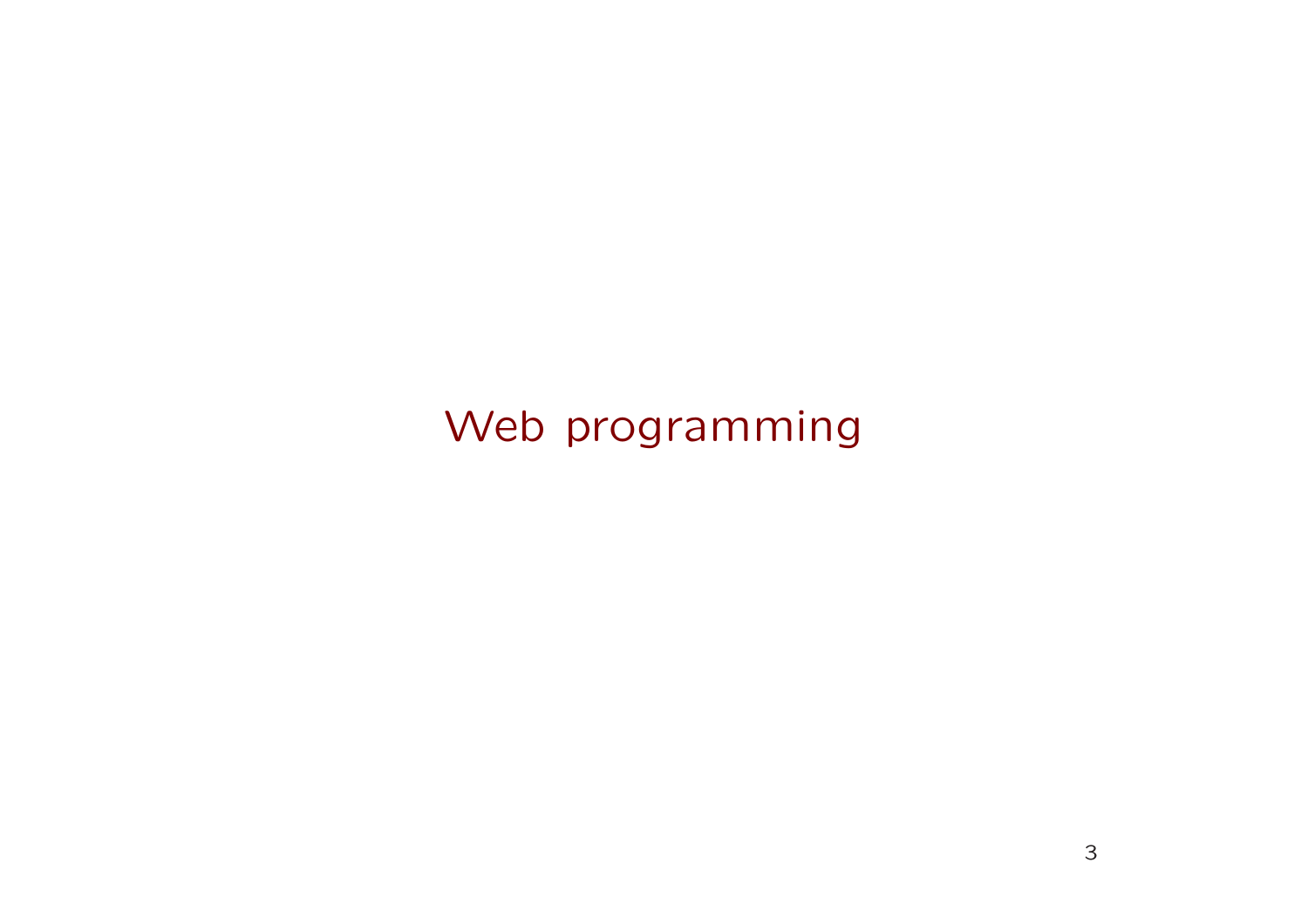Current practice for server-side and client-side Web programming is messy. A big gap between the problem and the tools commonly used (general-purpose languages, scripting languages, RDBMs).

Could a new programming language help here?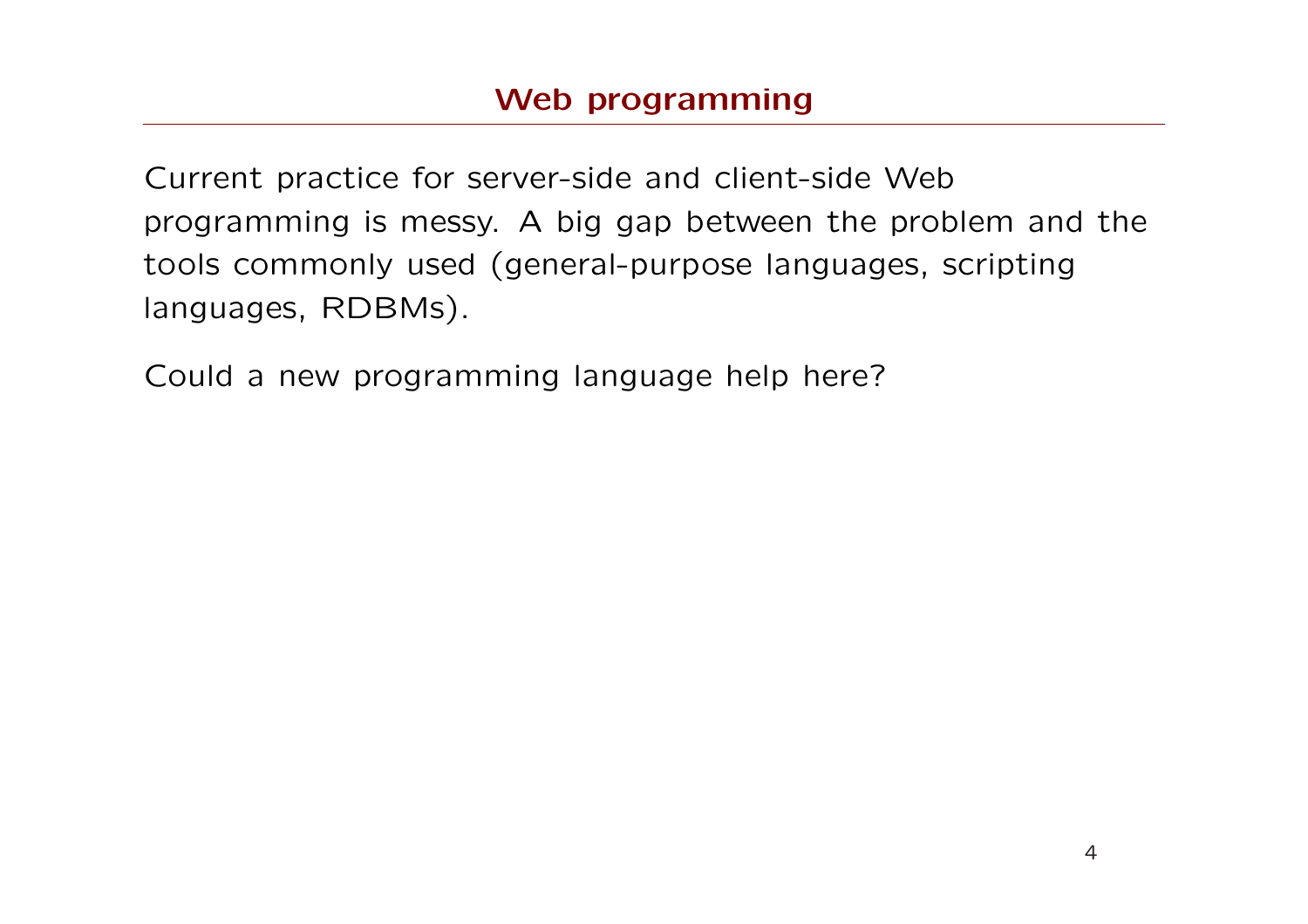More transparent database interfaces.

Support for data persistence in general.

More "functional" user interactions.

Less reliance on session state during interactions.

Better handling of XML data. Static typing of XML transformations.

XML navigation, queries.

Better support for two-level programming.

Server-side program generates bits of client-side scripts on the fly.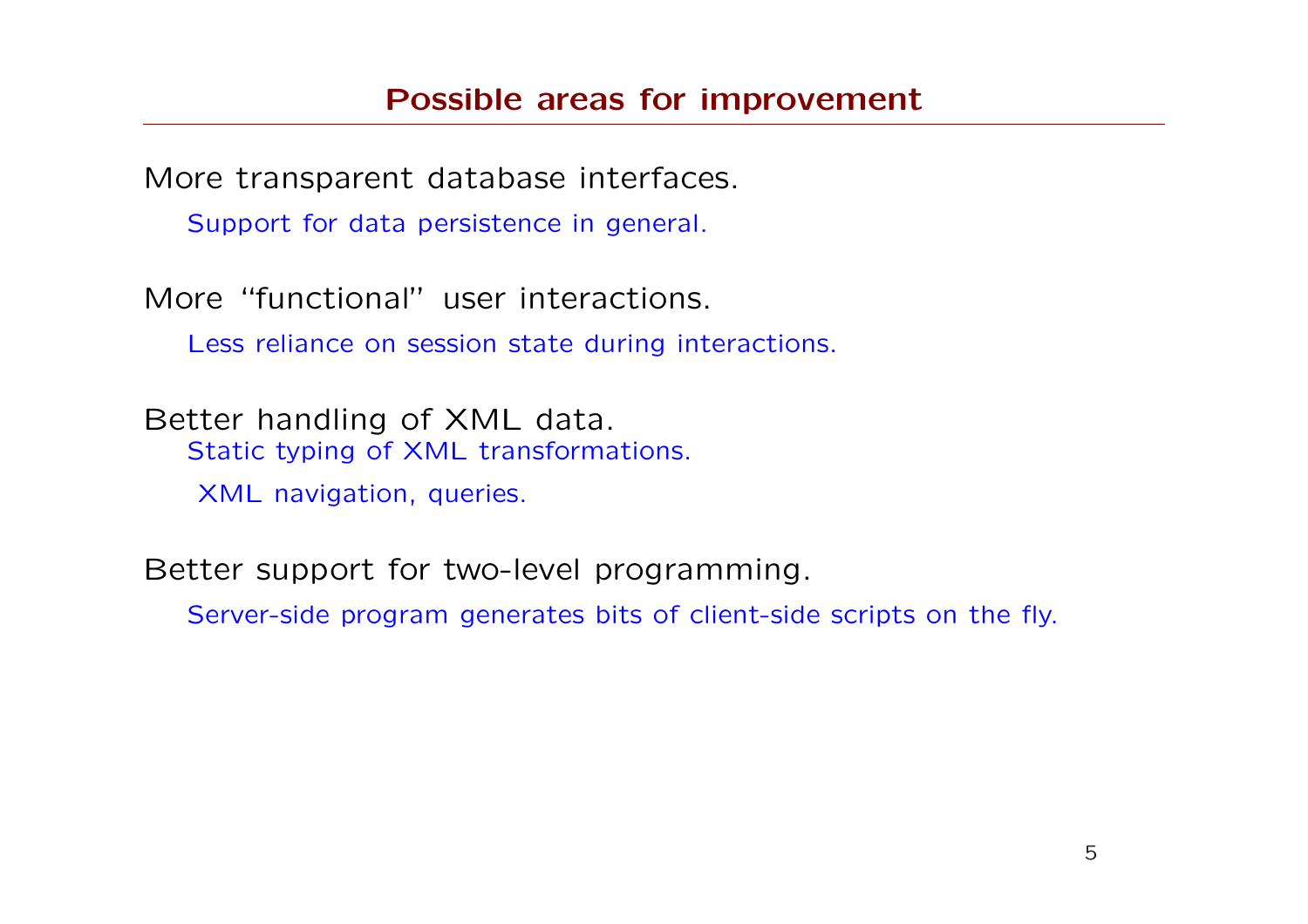Web navigation in large "conceptual networks" of literary documents (critical editions, manuscripts, commentaries, etc.)

Original prototype (Hyper-Nietzche) using conventional tools was a mess. Developers expressed need for functional languages.

A small C.S. part focused on:

- Stateless user interaction (Wash).
- XML transformation languages.
- Adding data persistence to functional languages.

Call "Hyper-learning and access to cultural heritage". Failed with honors. The use of F.P. to improve Web applications was favorably received.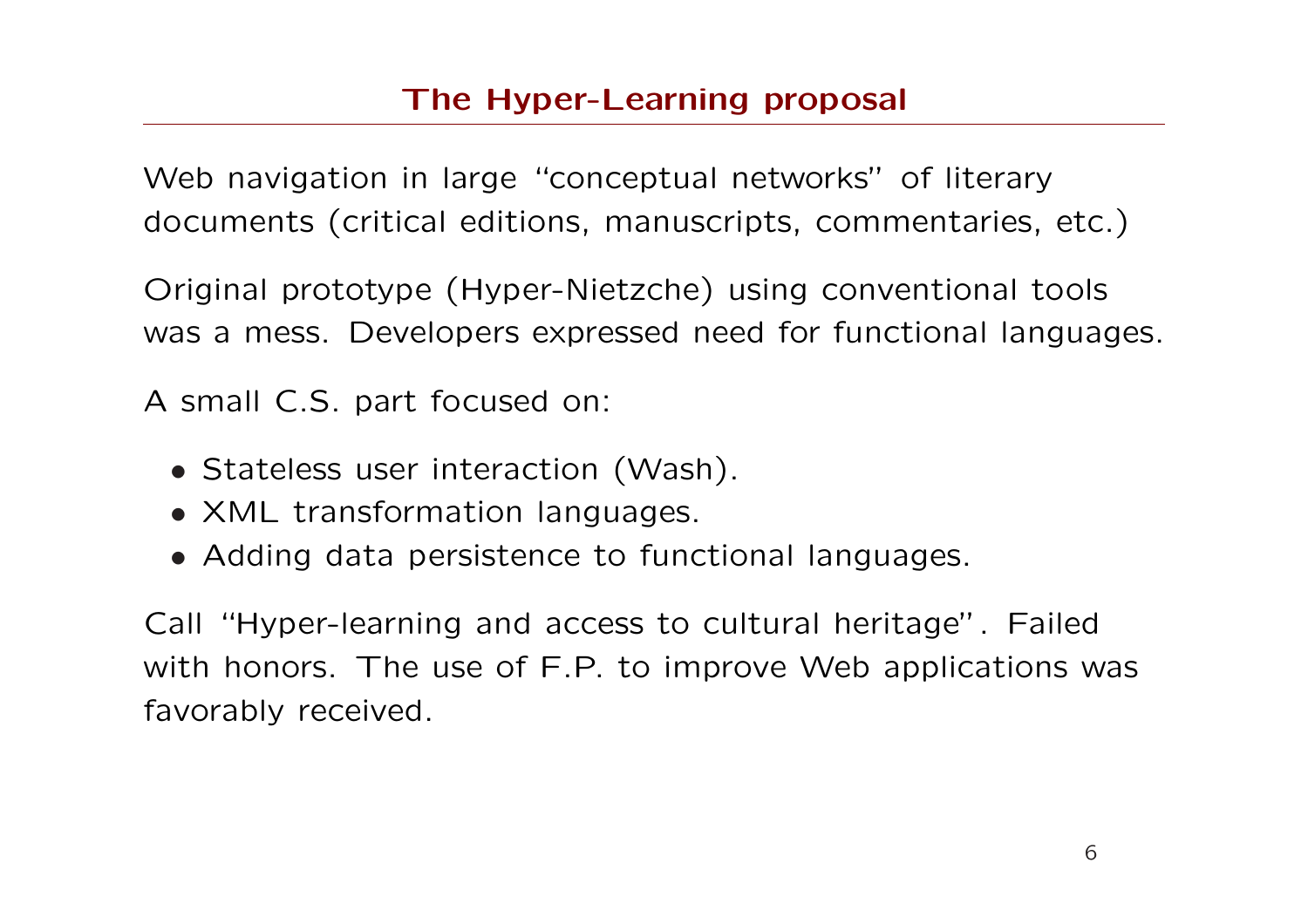Originally centered on:

- XML transformation languages.
- Semi-structured databases.
- Distributed Web programming (from Web services to process calculi).

Call "Global Computing". Failed with some strong criticisms ("not very ambitious in proposing innovative paradigms beyond an incremental progress in the state of the art").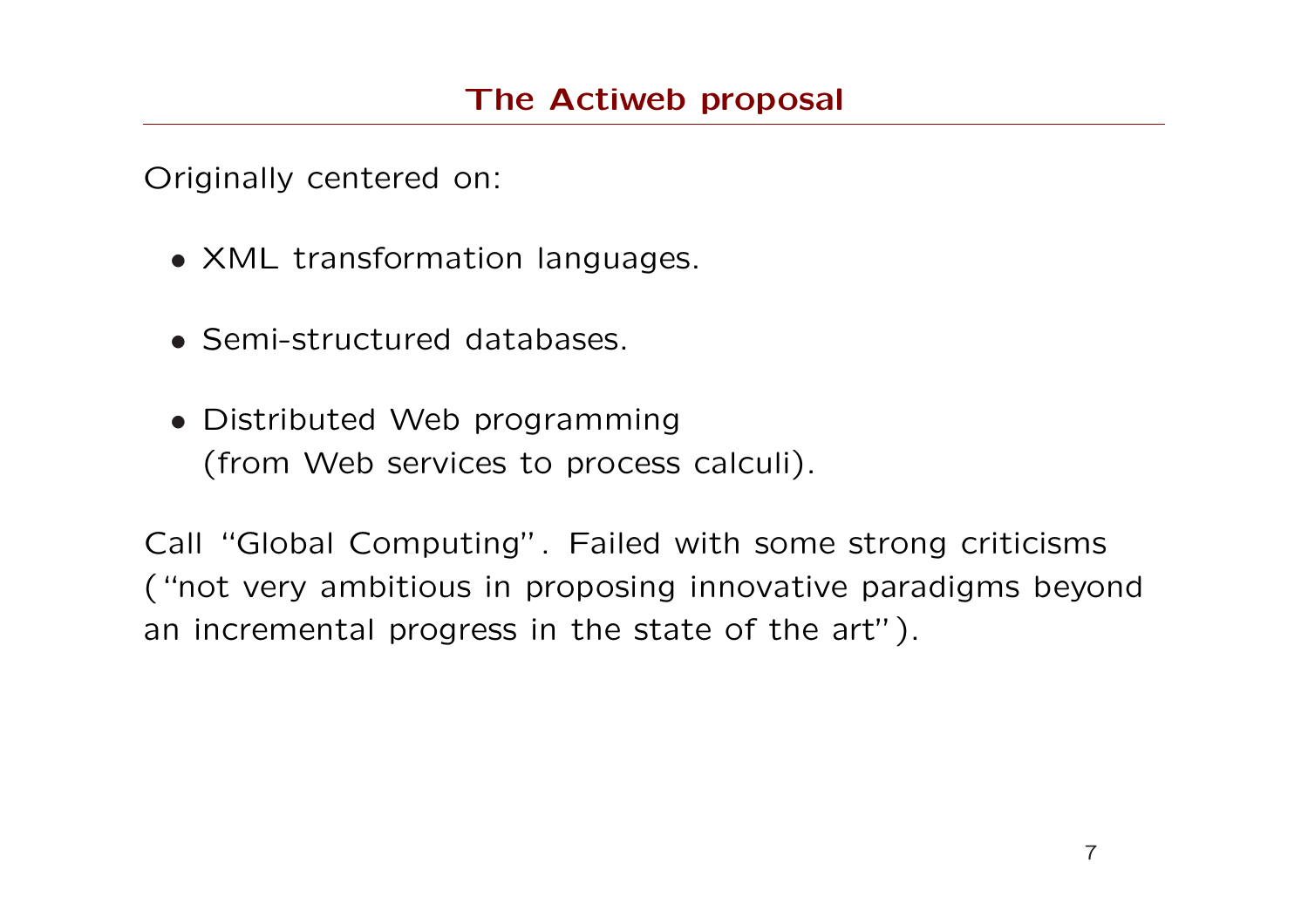Web programming raises some interesting language issues, notably at the frontier with databases.

Can we do better than "an incremental progress in the state of the art"?

Huge amounts of grunt work (libraries, frameworks) before potential users will just contemplate possibly using it.

The community of potential users is large but fragmented in many independent developers. Who are the heavyweight industrial partners with R&D departments?

Is the problem serious enough to justify heavy involvement?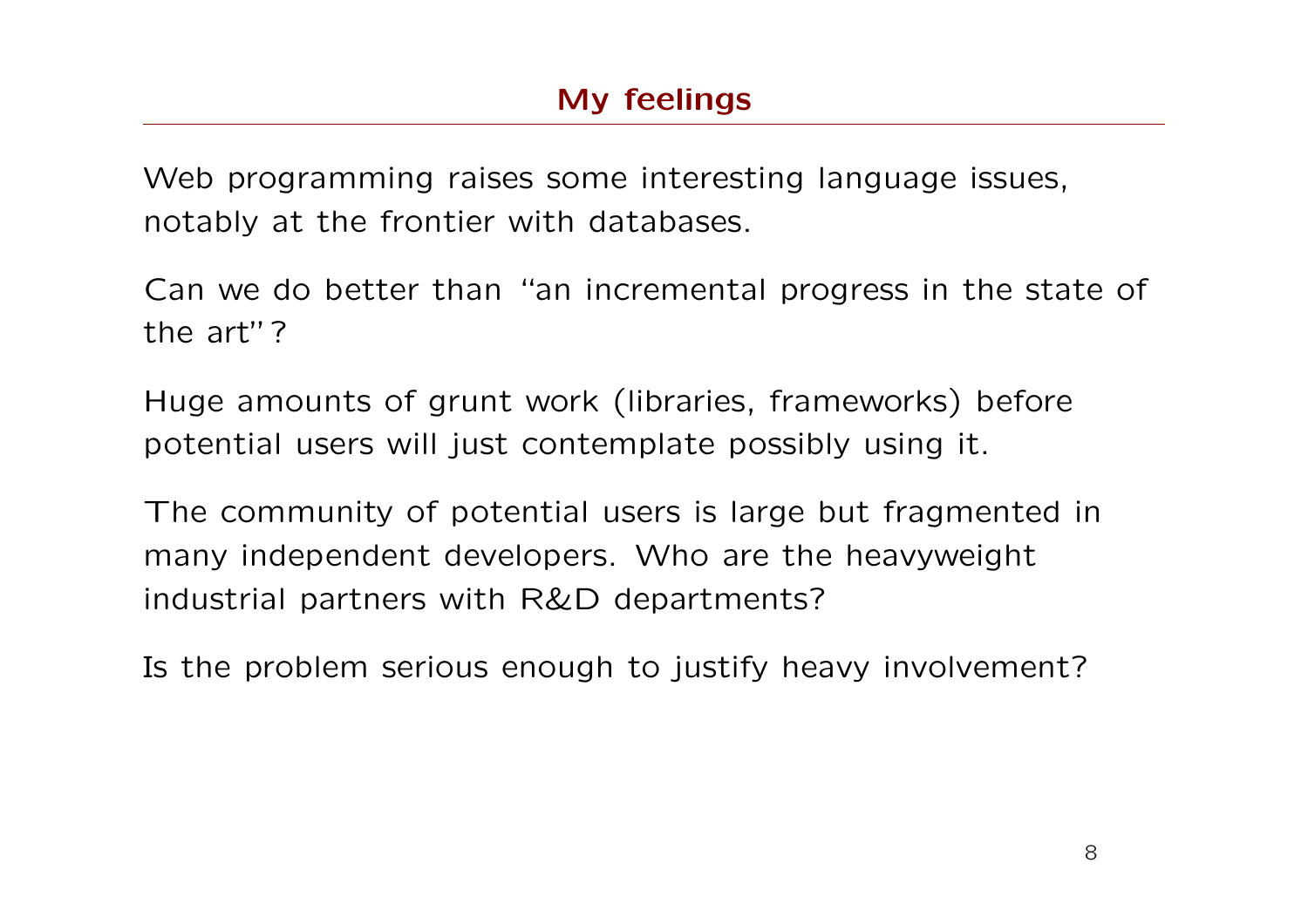### Programming with formal methods in mind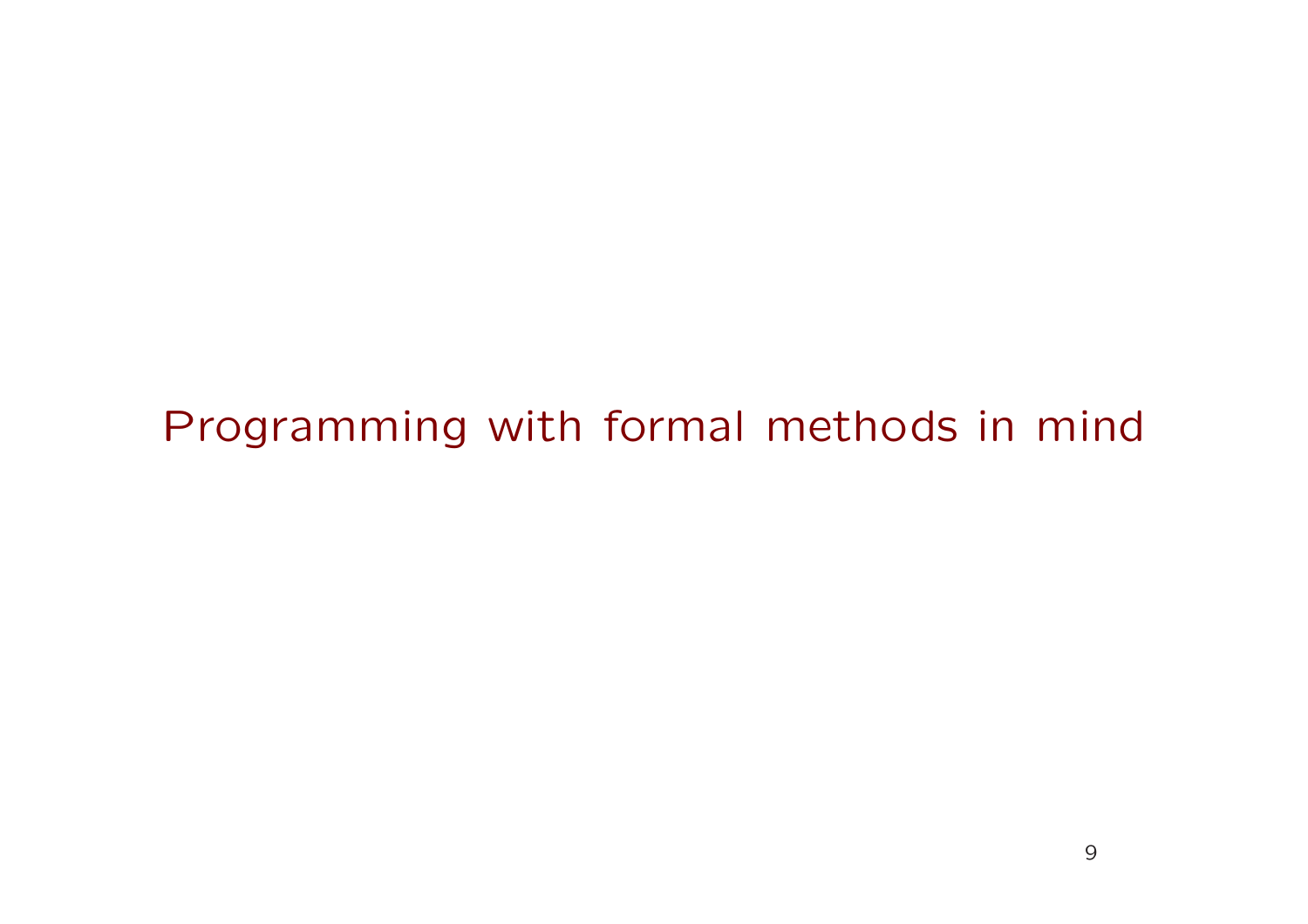#### The need for formal methods

The highest levels of software certification now require formal methods. This is a huge challenge for the safety-critical industry – one of the few areas where they absolutely need help from academia.

Domain-specific languages such as Scade or Esterel were very successful in this area: they are restrictive enough to enable full verification by model checking.

More complex programs require program proof, and this is a big challenge – but also an academic area that has made big progresses lately.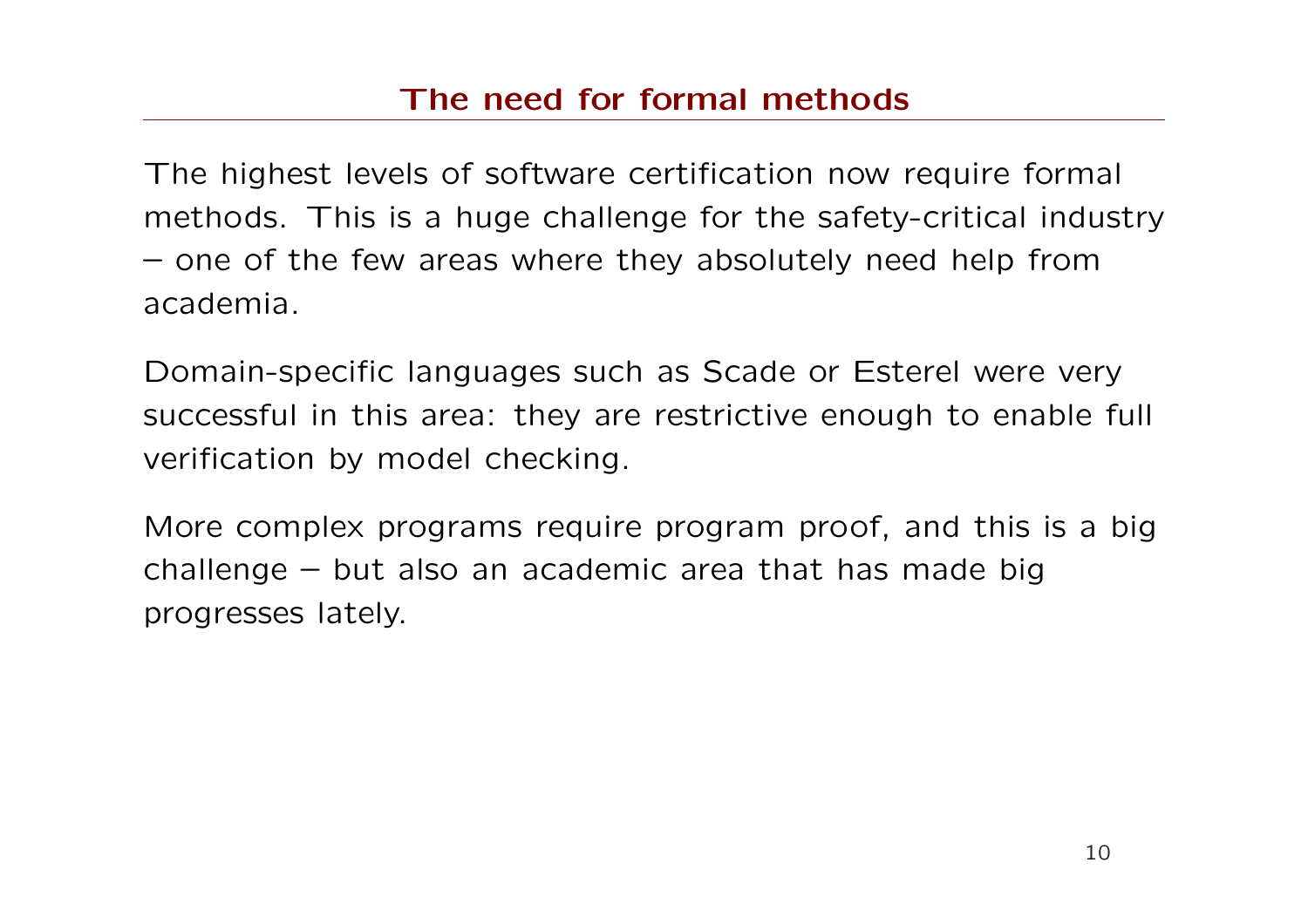#### Pure functional programming to the rescue

Provers such as HOL and Coq support executable specifications written in pure functional style.

This is functional programming at its purest:

- No side-effects (mutable state, exceptions, etc).
- All programs must be strongly normalizing (no lazyness).

I am currently writing and proving correct an optimizing compiler from C to PowerPC assembly code, written in Coq.

Uses most F.P. tricks in the books: persistent data structures, state and error monads, etc.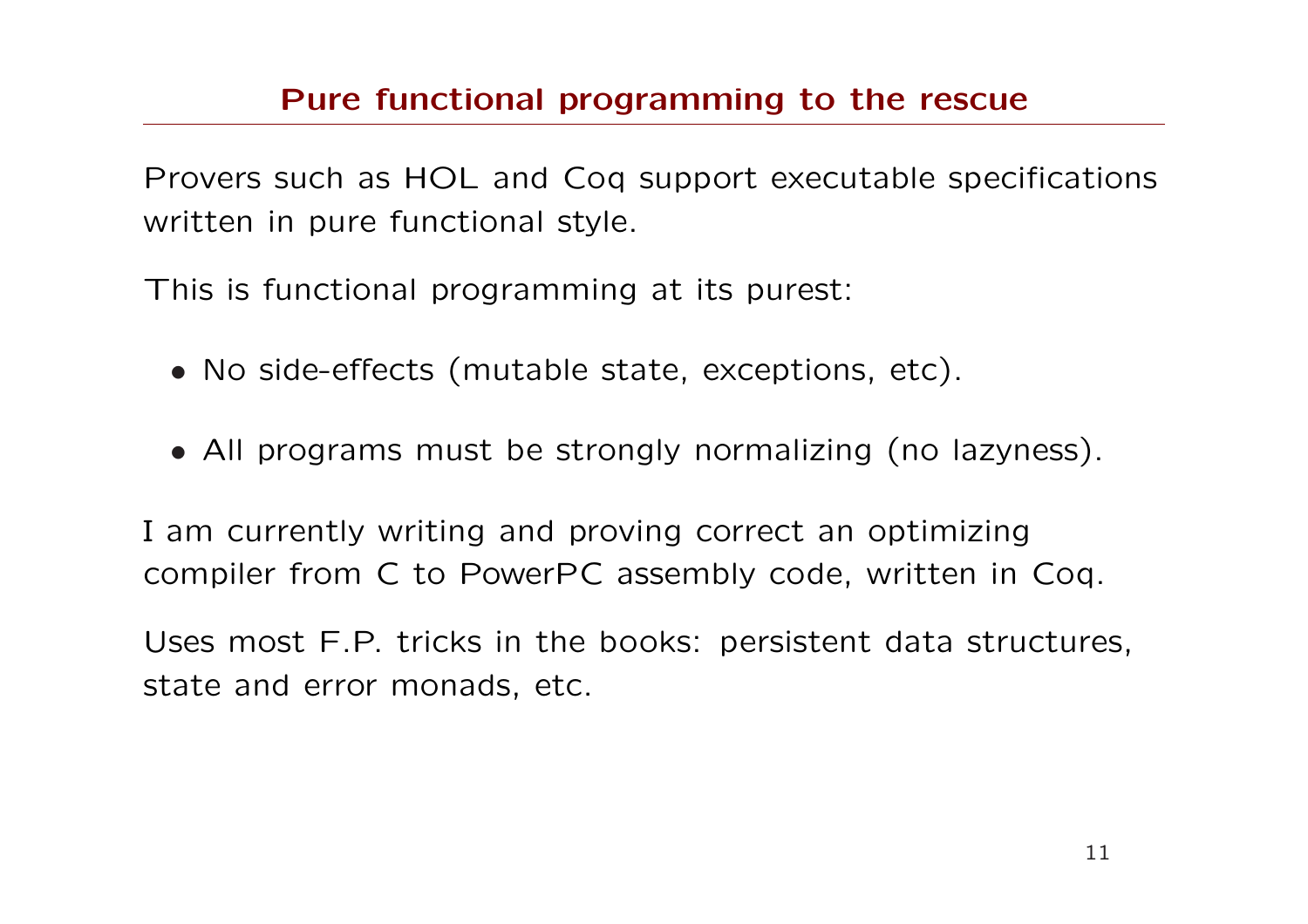#### What can P.L. people contribute?

Programming in Coq is difficult, but still a breeze compared with proving.

Most improvements will come from the "proof" side.

We P.L. people could contribute:

- Generating efficient and provably correct code from the functional specifications.
- Our languages should contain a well-identified pure functional subset that can be imported directly as functional specifications.
- Writing libraries of (proved) persistent data structures.
- Proof principles and tactics for monadic programming.
- Software-proof co-design.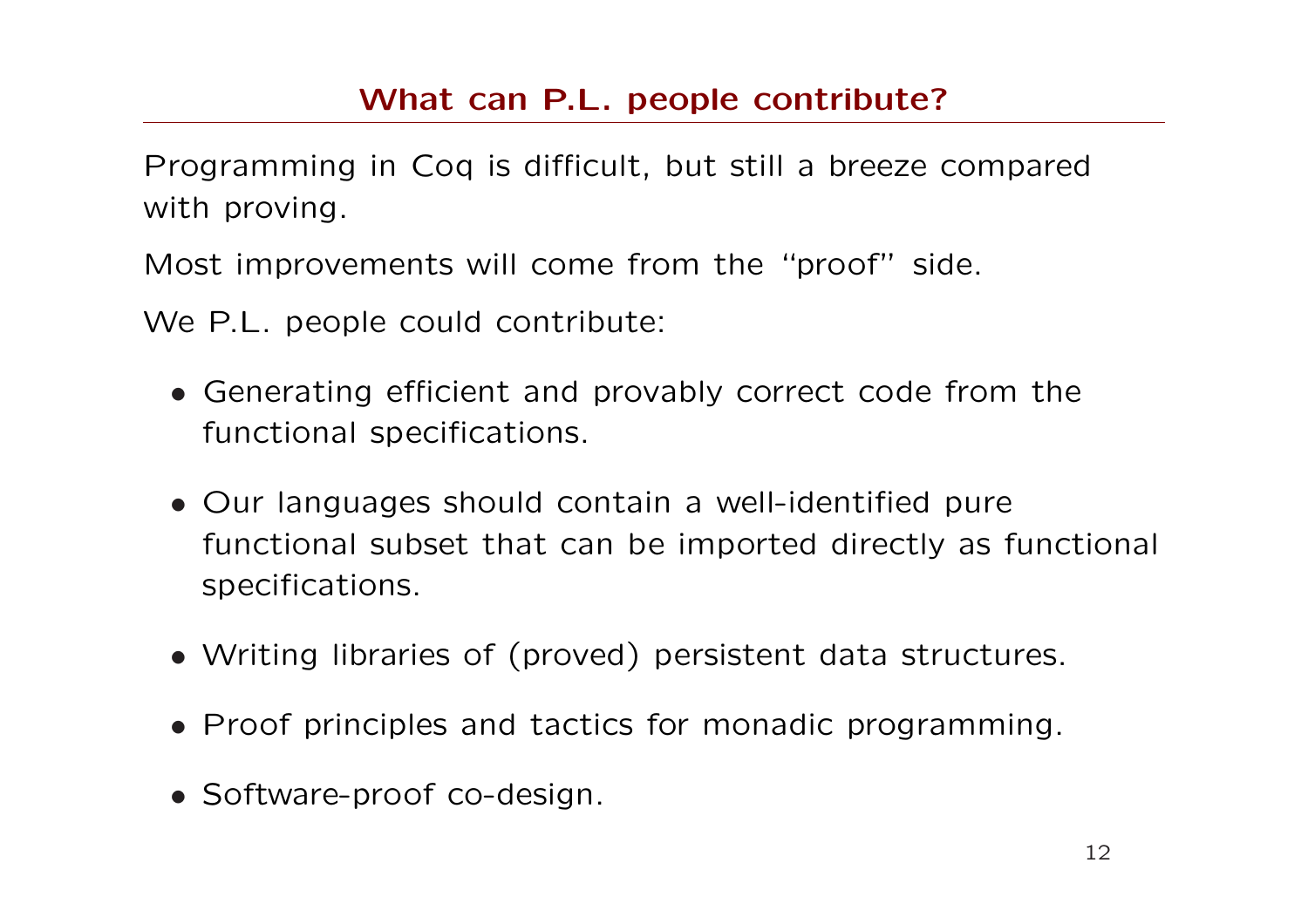A narrow area, incredibly difficult, highly rewarding.

If pure functional programming has a future, this is it.

Well-identified, interesting industrial partners with strong R&D departments: transportation, aerospace, security.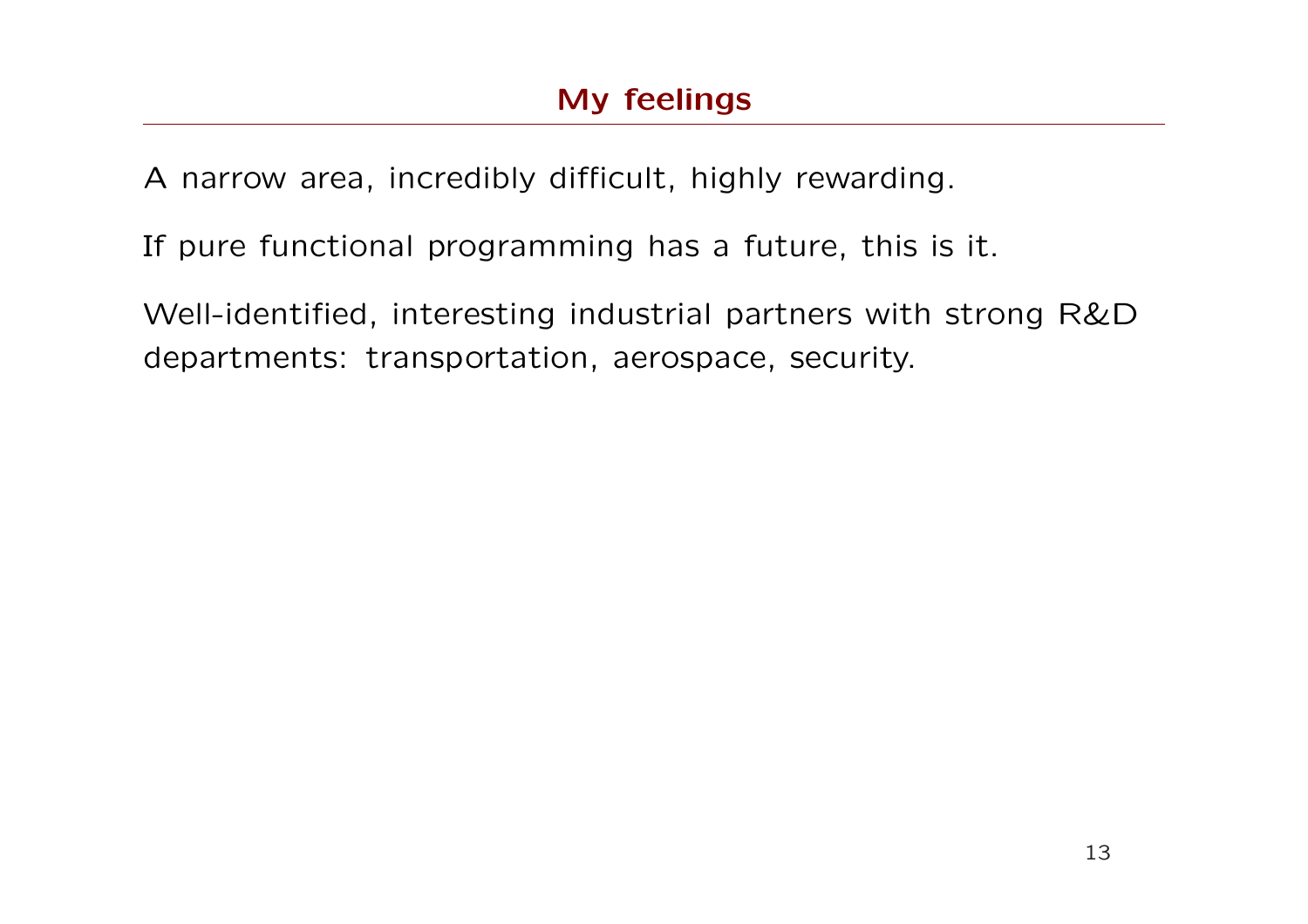## Programming with testing in mind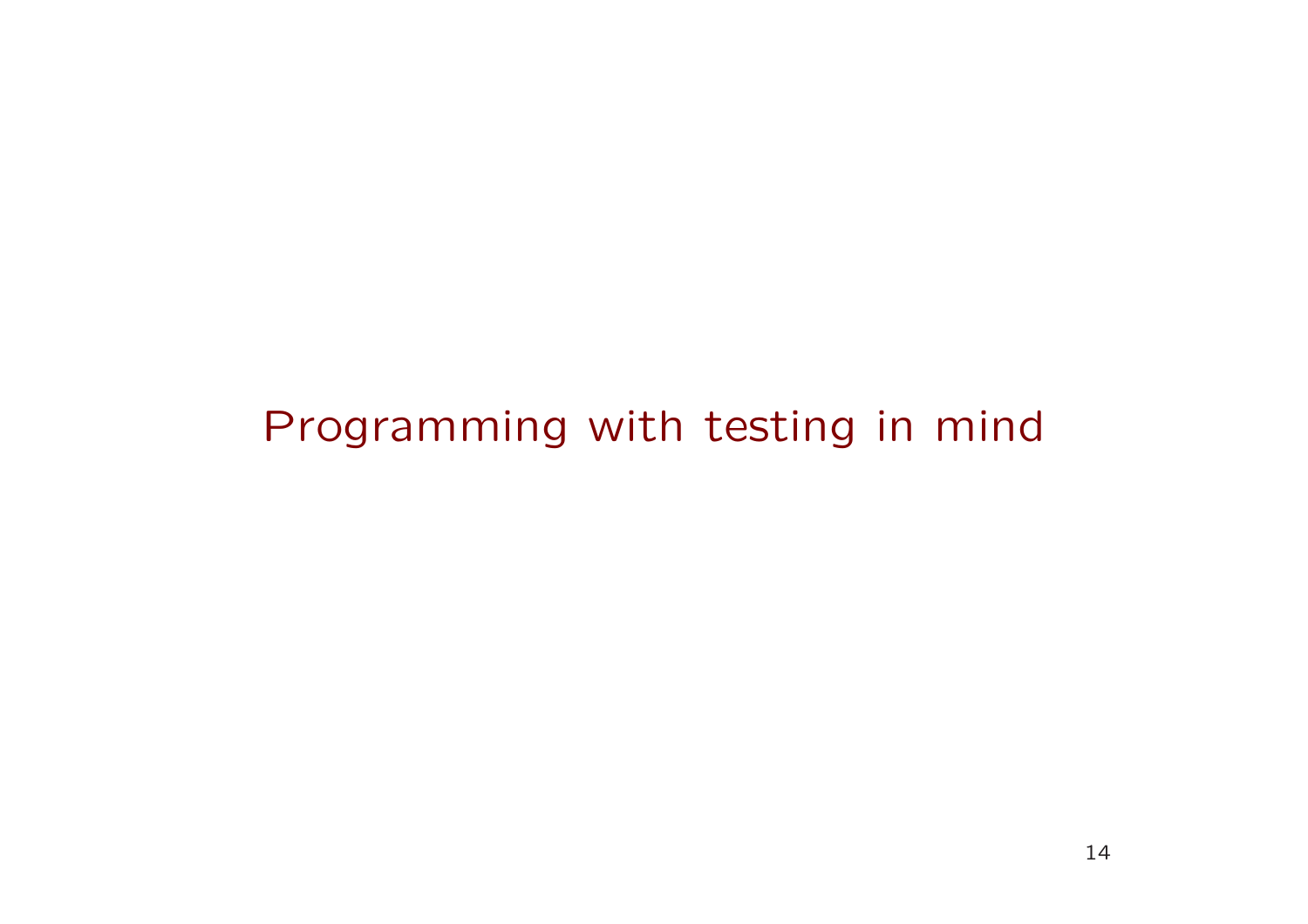#### Testing: the dark side of programming

Even when certification at high levels is not requested, rigorous testing is a necessity for industrial-quality software.

Development of tests usually takes more time (and costs more) than programming.

We claim that our languages make programs safer and easier to write. But does this translate into less testing work?

Even if a Haskell or Caml program generally has much fewer bugs than the equivalent C program, it is not significantly simpler to test.

One interesting attempt: Quick Check. But random testing is no substitute for a test suite.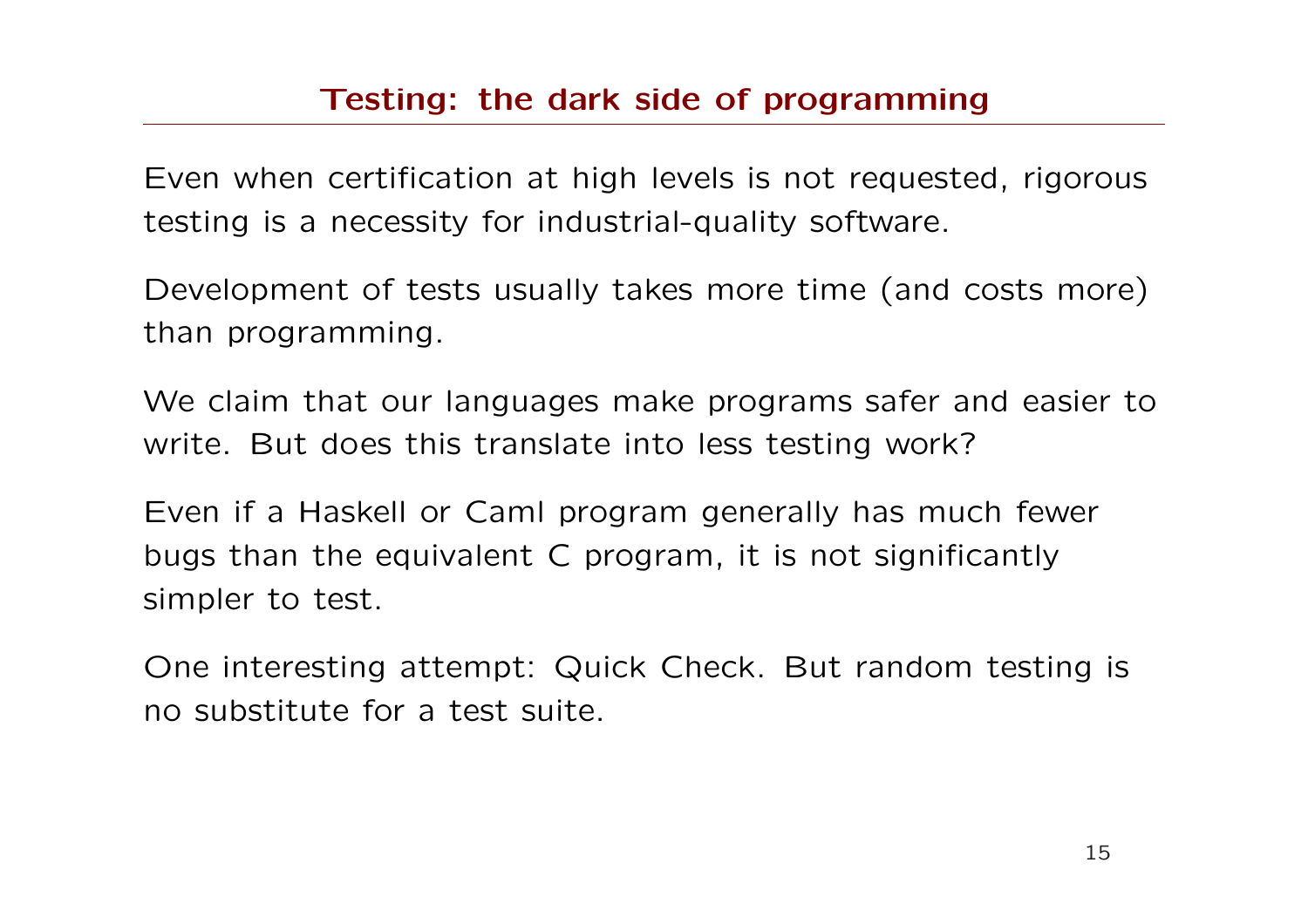### The challenge

Is it possible to design a programming language that takes testability into account?

• Support for pre- and post-conditions and data structure invariants.

(Eiffel, Java Modeling Language, Spec $#$ ).

- Simultaneous design of the programming language and the specification language.
- Ability to enumerate data structures. (Datatypes are great; datatypes with observable sharing, less so.)
- High-level description of decision trees. (Pattern-matching is better than cascades of if. . . then. . . else. What would be better than pattern-matching?)
- Ability to "invert" computations: what inputs, if any, lead to a given outcome?
- And probably much more.